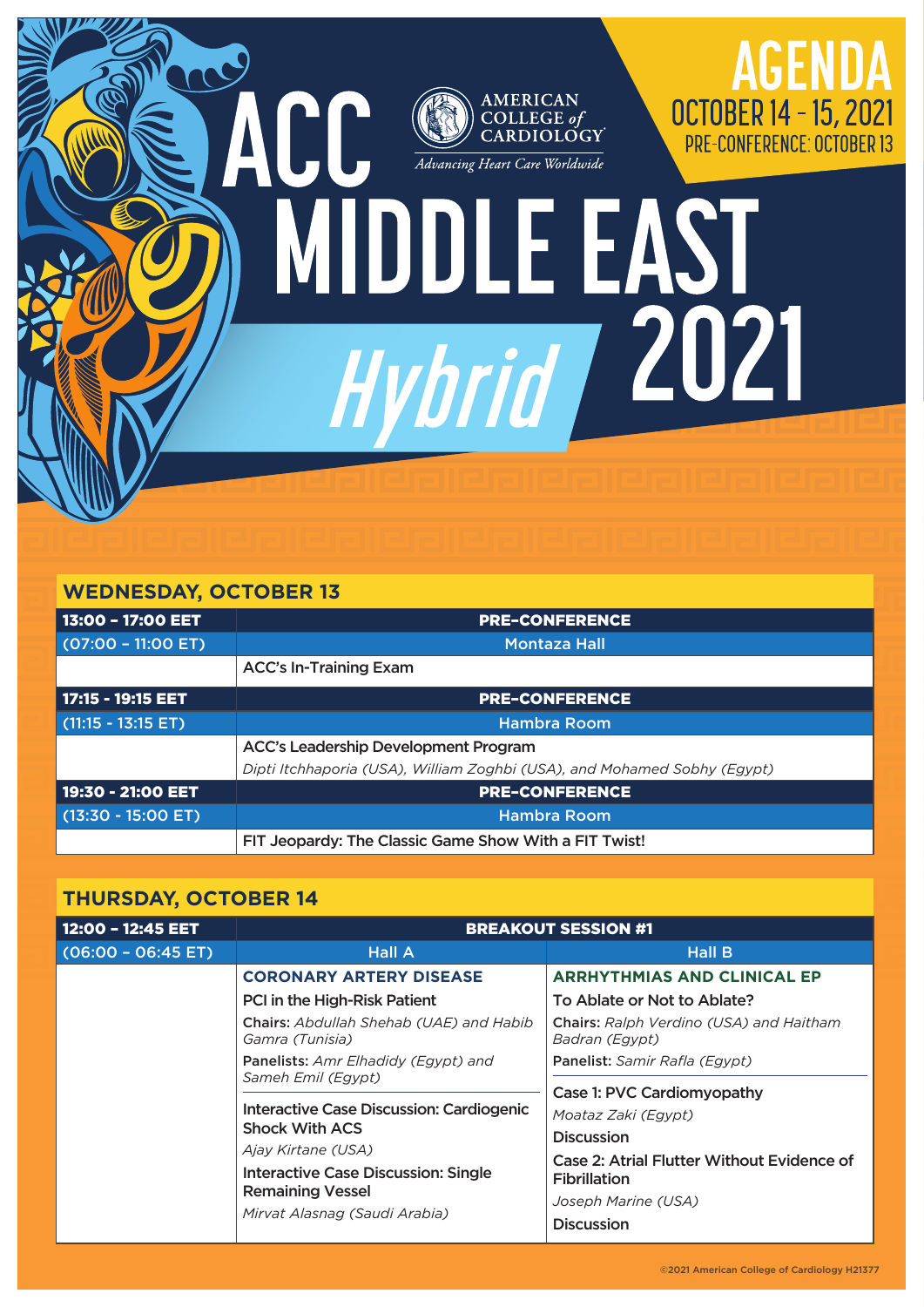

| 12:55 - 13:40 EET<br>$(06:55 - 07:40 E)$  | <b>Hall A</b>                                                                                                                                                              | <b>BREAKOUT SESSION #2</b><br><b>Hall B</b>                                                                   |  |  |  |
|-------------------------------------------|----------------------------------------------------------------------------------------------------------------------------------------------------------------------------|---------------------------------------------------------------------------------------------------------------|--|--|--|
|                                           | <b>SPECIAL TOPICS</b>                                                                                                                                                      | <b>ARRHYTHMIAS AND CLINICAL EP</b>                                                                            |  |  |  |
|                                           | <b>Novel Risk Enhancers For Cardiovascular</b><br>Disease in Women                                                                                                         | <b>Challenging Decisions in Complicated</b><br><b>Atrial Fibrillation</b>                                     |  |  |  |
|                                           | Chairs: Azza El Fiky (Egypt) and Mirvat<br>Alasnag (Saudi Arabia)                                                                                                          | Chairs: Moustafa Nawar (Egypt) and Adel<br>Khalifa (Bahrain)                                                  |  |  |  |
|                                           | Panelists: Eman Elsharkawy (Egypt) and<br>Leila Abid (Tunisia)                                                                                                             | Panelists: Joseph Marine (USA) and Ghaliah<br>Al Mohani (Oman)                                                |  |  |  |
|                                           | Presenter: Athena Poppas (USA)<br><b>Case: Acute Management of Atrial</b><br>Fibrillation in a Patient With a Low<br><b>CHA2DS2-VASc Score</b><br>Mohamed Sanhoury (Egypt) |                                                                                                               |  |  |  |
|                                           |                                                                                                                                                                            | <b>Discussion</b>                                                                                             |  |  |  |
|                                           |                                                                                                                                                                            | Case: Long-Term Management in a Patient<br>With a High CHA2DS2-VASc Score and a<br><b>High HAS-BLED Score</b> |  |  |  |
|                                           |                                                                                                                                                                            | Ralph Verdino (USA)                                                                                           |  |  |  |
|                                           |                                                                                                                                                                            | <b>Discussion</b>                                                                                             |  |  |  |
|                                           |                                                                                                                                                                            | Case: Long-Term Management of an<br><b>Elderly Asymptomatic Patient Found to Be</b><br>in Atrial Fibrillation |  |  |  |
|                                           |                                                                                                                                                                            | Lamyaa Allam (Egypt)                                                                                          |  |  |  |
|                                           |                                                                                                                                                                            | <b>Discussion</b>                                                                                             |  |  |  |
| 13:40 - 14:00 EET<br>$(07:40 - 08:00 ET)$ |                                                                                                                                                                            | <b>Expo Break</b>                                                                                             |  |  |  |
| 14:00 - 15:00 EET                         |                                                                                                                                                                            | <b>PLENARY #1</b>                                                                                             |  |  |  |
| $(08:00 - 09:00 ET)$                      |                                                                                                                                                                            | <b>Hall A</b>                                                                                                 |  |  |  |
|                                           | <b>WELCOME</b><br>Khaled Ziada (USA), Mohamed Sobhy (Egypt), Tarek Helmy (USA), Magdy Abdelhamid<br>(Egypt), Dipti Itchhaporia (USA), and Khaled Shokry (Egypt)            |                                                                                                               |  |  |  |
|                                           | <b>OPENING PLENARY</b>                                                                                                                                                     |                                                                                                               |  |  |  |
|                                           | 2021 Top Clinical Trials to Impact Your Practice                                                                                                                           |                                                                                                               |  |  |  |
|                                           | Chairs: Khaled Ziada (USA) and Mohamed Sobhy (Egypt)                                                                                                                       |                                                                                                               |  |  |  |
|                                           | Panelists: Magdy Abdelhamid (Egypt), Tarek Helmy (USA), and Khaled Shokry (Egypt)                                                                                          |                                                                                                               |  |  |  |
|                                           | The FLOWER-MI Randomized Trial                                                                                                                                             |                                                                                                               |  |  |  |
|                                           | Etienne Puymirat (France)                                                                                                                                                  |                                                                                                               |  |  |  |
|                                           | <b>RAFT-AF</b>                                                                                                                                                             |                                                                                                               |  |  |  |
|                                           | Anthony Tang (Canada)                                                                                                                                                      |                                                                                                               |  |  |  |
|                                           | The ISCHEMIA Trial                                                                                                                                                         |                                                                                                               |  |  |  |
|                                           | Sripal Bangalore (USA)                                                                                                                                                     |                                                                                                               |  |  |  |
|                                           | <b>EMPEROR-Preserved</b><br>Milton Packer (USA)                                                                                                                            |                                                                                                               |  |  |  |
| 15:10 - 16:10 EET                         | <b>Hall A</b>                                                                                                                                                              | <b>Hall B</b>                                                                                                 |  |  |  |
| $(09:10 - 10:10 E)$                       | <b>Sponsored Lunch Symposium</b>                                                                                                                                           | <b>Sponsored Lunch Symposium</b>                                                                              |  |  |  |
|                                           |                                                                                                                                                                            |                                                                                                               |  |  |  |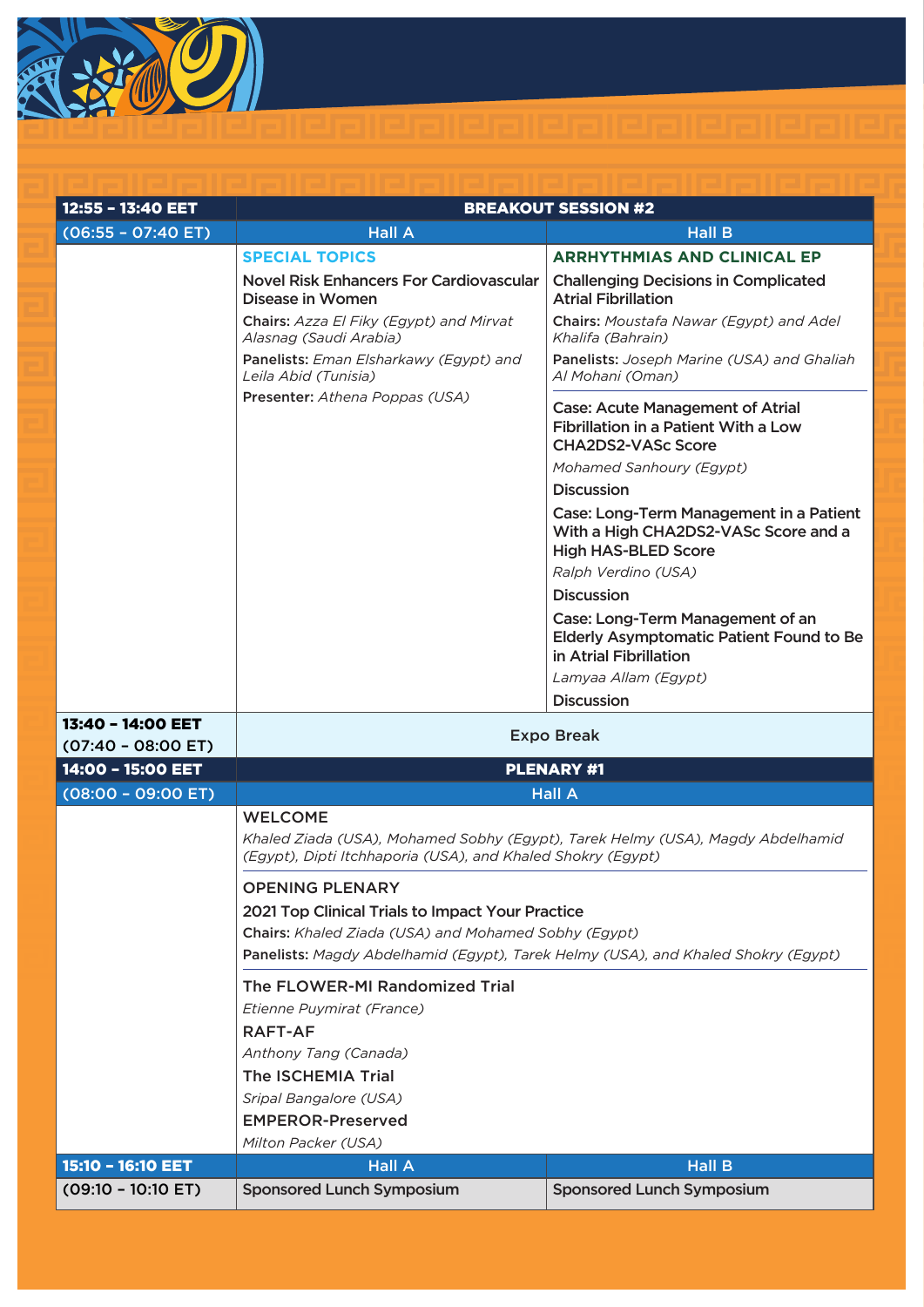

| 16:20 - 17:05 EET                         | <b>PLENARY #2</b>                                                                                                                                                                                                                                                                                                                                                                                                                                                                                                                            |                                                                                                                                                                                                       |                                                                                                                                                                                                                                                                                                                                                                                                                                                                                                                                                                                        |                                                                                                |
|-------------------------------------------|----------------------------------------------------------------------------------------------------------------------------------------------------------------------------------------------------------------------------------------------------------------------------------------------------------------------------------------------------------------------------------------------------------------------------------------------------------------------------------------------------------------------------------------------|-------------------------------------------------------------------------------------------------------------------------------------------------------------------------------------------------------|----------------------------------------------------------------------------------------------------------------------------------------------------------------------------------------------------------------------------------------------------------------------------------------------------------------------------------------------------------------------------------------------------------------------------------------------------------------------------------------------------------------------------------------------------------------------------------------|------------------------------------------------------------------------------------------------|
| $(10:20 - 11:05 E T)$                     |                                                                                                                                                                                                                                                                                                                                                                                                                                                                                                                                              |                                                                                                                                                                                                       | <b>Hall A</b>                                                                                                                                                                                                                                                                                                                                                                                                                                                                                                                                                                          |                                                                                                |
| 17:15 - 18:00 EET                         | <b>PLENARY</b><br><b>SGLT2 Inhibitors in CV Medicine</b><br>Chairs: Khaled Ziada (USA), Mohamed Sobhy (Egypt), and Magdy Abdelhamid (Egypt)<br>Presenter: Alison Bailey (USA)<br><b>BREAKOUT SESSION #3</b>                                                                                                                                                                                                                                                                                                                                  |                                                                                                                                                                                                       |                                                                                                                                                                                                                                                                                                                                                                                                                                                                                                                                                                                        |                                                                                                |
| $(11:15 - 12:00 ET)$                      | <b>Hall A</b>                                                                                                                                                                                                                                                                                                                                                                                                                                                                                                                                | <b>Hall B</b>                                                                                                                                                                                         | <b>Hall C</b>                                                                                                                                                                                                                                                                                                                                                                                                                                                                                                                                                                          | Hall D                                                                                         |
|                                           | <b>CORONARY</b><br><b>ARTERY DISEASE</b><br>Management of<br><b>Complex CAD</b><br>Anatomy<br>Chairs: Imad<br>Alhaddad (Jordan)<br>and Frederick Welt<br>(USA)<br>Panelists: Hadi<br>Abu-Hantash<br>(Jordan) and<br>Pandinhare Purayil<br>Mohanan (India)<br><b>Case: Patient With</b><br><b>Left Main CAD</b><br><b>With Bifurcation</b><br>Ahmed El Amrawy<br>(Egypt)<br>Debate: PCI vs.<br><b>CABG</b><br>Tarek Helmy (USA)<br>and Mohamed El-<br>Fiky (Egypt)<br><b>PCI For Left Main</b><br><b>Disease</b><br>Mohamed Loutfi<br>(Egypt) | <b>IMAGING</b><br><b>Nuclear</b><br>Cardiology:<br><b>Advances and</b><br><b>Future Directions</b><br>Chairs: Adel Allam<br>(Egypt) and Ahmed<br>Abdel Aaty (Egypt)<br>Presenter: Wael<br>Jaber (USA) | <b>SPECIAL TOPICS</b><br>Multidisciplinary<br>Approach to<br><b>Complex Patients</b><br>Chairs: Khaled Ziada<br>(USA) and Mohamed<br>Sadaka (Egypt)<br>Panelists: Elsayed<br>Farag (Egypt) and<br>Hany Nematalla<br>(Egypt)<br>Preeclampsia and<br>Eclampsia<br>Ayman Hany Ahmed<br>(Egypt) and Kareem<br>Mahmoud (Egypt)<br><b>Discussion</b><br><b>CAD With CKD</b><br>Ahmed Yehia (Egypt)<br>and Mohamed Yehia<br>(Egypt)<br><b>Discussion</b><br><b>Non-Cardiac Surgery</b><br>in a Cardiac Patient<br>Faisal Said (Egypt)<br>and Shehab El Etriby<br>(Egypt)<br><b>Discussion</b> | <b>INTERACTIVE</b><br><b>LEARNING LAB</b><br><b>Heart Songs</b><br>and ECG Drill &<br>Practice |
| 18:10 - 18:40 EET                         | <b>Discussion</b>                                                                                                                                                                                                                                                                                                                                                                                                                                                                                                                            | <b>Hall A</b>                                                                                                                                                                                         | <b>Hall B</b>                                                                                                                                                                                                                                                                                                                                                                                                                                                                                                                                                                          |                                                                                                |
| $(12:10 - 12:40 ET)$                      | <b>Sponsored Symposium</b>                                                                                                                                                                                                                                                                                                                                                                                                                                                                                                                   |                                                                                                                                                                                                       | <b>Sponsored Symposium</b>                                                                                                                                                                                                                                                                                                                                                                                                                                                                                                                                                             |                                                                                                |
| 18:40 - 19:00 EET<br>$(12:40 - 13:00$ ET) | <b>Expo Break</b>                                                                                                                                                                                                                                                                                                                                                                                                                                                                                                                            |                                                                                                                                                                                                       |                                                                                                                                                                                                                                                                                                                                                                                                                                                                                                                                                                                        |                                                                                                |
| 19:00 - 19:30 EET                         |                                                                                                                                                                                                                                                                                                                                                                                                                                                                                                                                              | <b>Hall A</b>                                                                                                                                                                                         | <b>Hall B</b>                                                                                                                                                                                                                                                                                                                                                                                                                                                                                                                                                                          |                                                                                                |
| $(13:00 - 13:30$ ET)                      | <b>Sponsored Symposium</b>                                                                                                                                                                                                                                                                                                                                                                                                                                                                                                                   |                                                                                                                                                                                                       | <b>Sponsored Symposium</b>                                                                                                                                                                                                                                                                                                                                                                                                                                                                                                                                                             |                                                                                                |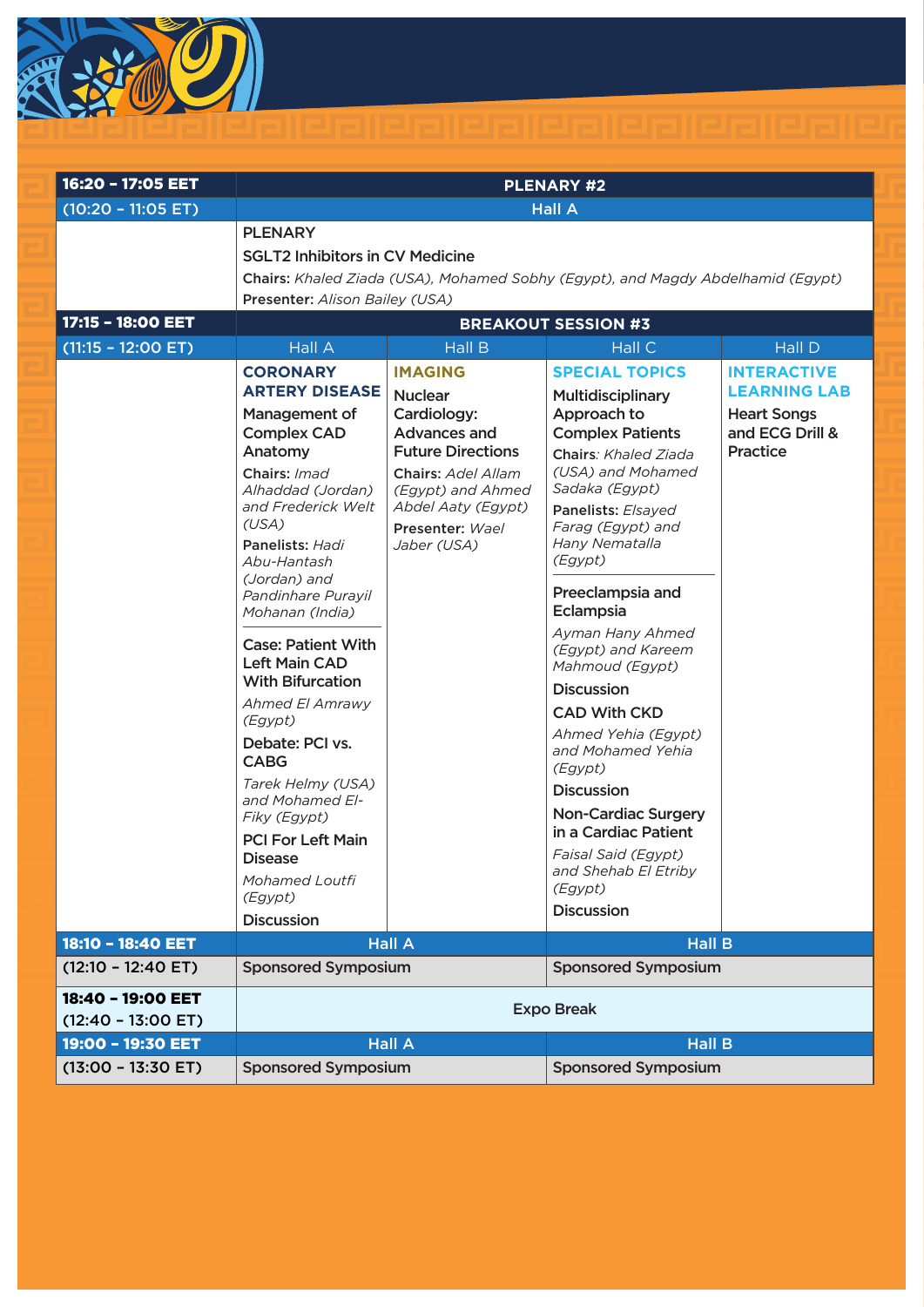

| 19:40 - 20:25 EET     | <b>BREAKOUT SESSION #4</b>                                                                            |                                                                                                                |                                                                                                                        |                                                                                                       |
|-----------------------|-------------------------------------------------------------------------------------------------------|----------------------------------------------------------------------------------------------------------------|------------------------------------------------------------------------------------------------------------------------|-------------------------------------------------------------------------------------------------------|
| $(13:40 - 14:25 E T)$ | <b>Hall A</b>                                                                                         | <b>Hall B</b>                                                                                                  | <b>Hall C</b>                                                                                                          | <b>Hall D</b>                                                                                         |
|                       | <b>CORONARY</b><br><b>ARTERY DISEASE</b><br>Controversies in<br><b>Chronic Stable</b><br><b>CAD</b>   | <b>HEART FAILURE</b><br>Management of<br>Decompensated<br><b>Heart Failure:</b><br>From A to Z                 | <b>ARRHYTHMIAS AND</b><br><b>CLINICAL EP</b><br><b>Arrhythmia Device</b><br>Jeopardy: The<br><b>Classic Game Show!</b> | <b>INTERACTIVE</b><br><b>LEARNING LAB</b><br><b>Heart Songs</b><br>and ECG Drill &<br><b>Practice</b> |
|                       | Chairs: Roxana<br>Mehran (USA) and<br>Mohamed Sobhy<br>(Egypt)<br>Panelist: Salah El<br>Tahan (Egypt) | Chairs: Hossam<br>Kandil (Egypt) and<br>Ragavendra Baliga<br>(USA)<br>Panelists:<br>Mohammad                   | Host: Ralph Verdino<br>(USA)<br>Panelists: Hayam El<br>Damnhoury (Egypt),<br>Tamer Fahmy (Egypt),<br>and Behzad Pavri  |                                                                                                       |
|                       | <b>Case: Patient</b><br><b>With Multivessel</b><br>Disease With                                       | Hafizullah (Pakistan)<br>and Saad Subahi<br>(Sudan)                                                            | (USA)                                                                                                                  |                                                                                                       |
|                       | <b>Chronic Stable</b><br>Angina<br>Amr Zaki (Egypt)                                                   | <b>Case: Patient</b><br><b>Presenting With</b><br><b>Acute HF</b>                                              |                                                                                                                        |                                                                                                       |
|                       | <b>Discussion</b>                                                                                     | <b>Walid Ammar</b><br>(Egypt)                                                                                  |                                                                                                                        |                                                                                                       |
|                       | Debate:<br>Revascularization<br>vs. Medical<br>Therapy<br>Mohammad Kurdi                              | Management of<br><b>Acute Heart Failure</b><br>From the ER to<br><b>Hospital Discharge</b><br>Magdy Abdelhamid |                                                                                                                        |                                                                                                       |
|                       | (Saudi Arabia) and<br>Nabil Farag (Egypt)<br><b>Case Conclusion</b>                                   | (Egypt)<br><b>Discussion</b>                                                                                   |                                                                                                                        |                                                                                                       |
|                       | Amr Zaki (Egypt)<br><b>Discussion</b>                                                                 | <b>Case: Patient</b><br><b>Presenting With</b><br><b>Cardiogenic Shock</b>                                     |                                                                                                                        |                                                                                                       |
|                       |                                                                                                       | Gurusher Panjrath<br>(USA)                                                                                     |                                                                                                                        |                                                                                                       |
|                       |                                                                                                       | Management of<br><b>Cardiogenic Shock</b><br>in 2021                                                           |                                                                                                                        |                                                                                                       |
|                       |                                                                                                       | Feras Bader (UAE)<br><b>Discussion</b>                                                                         |                                                                                                                        |                                                                                                       |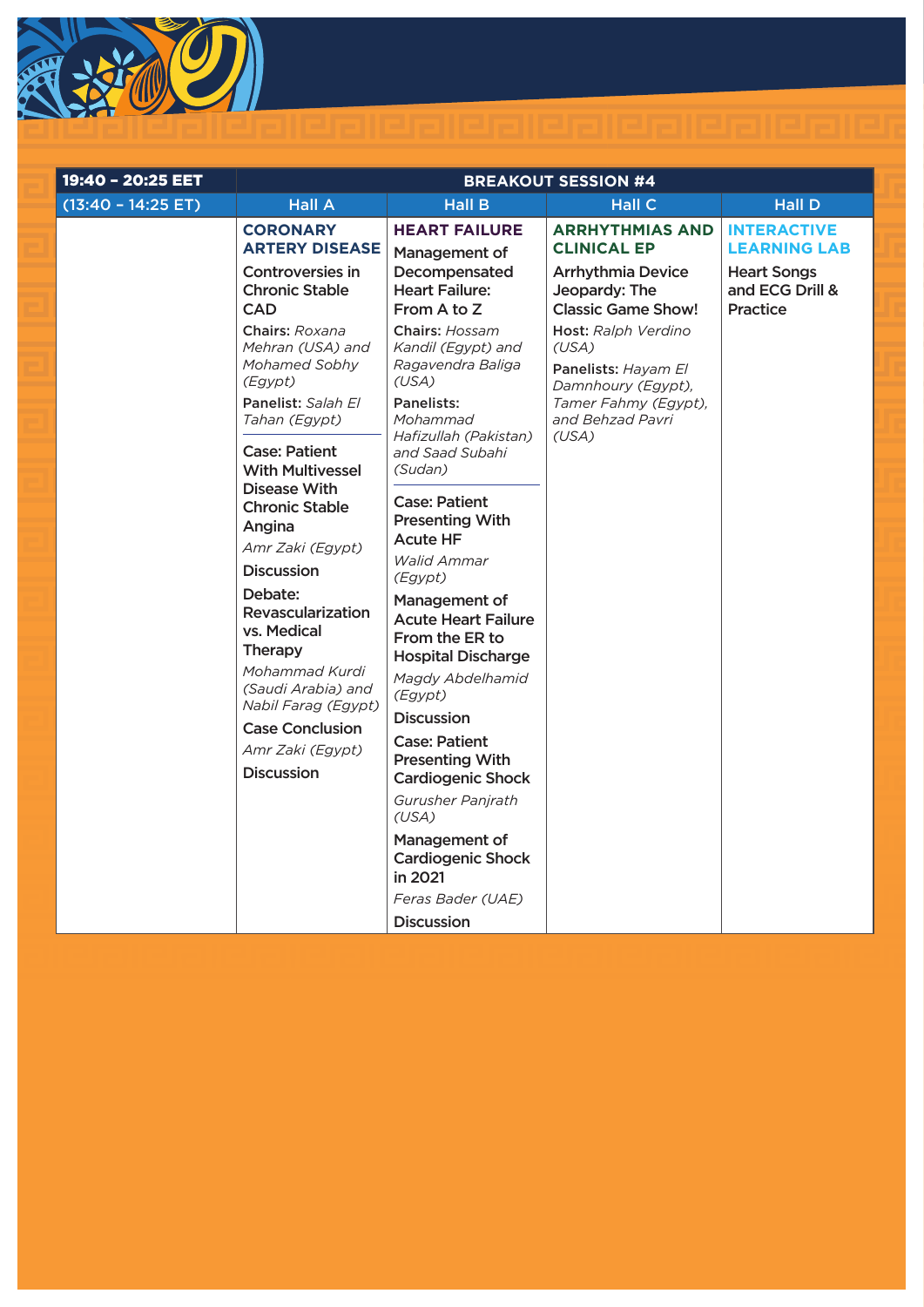

| 20:35 - 21:20 EET    | <b>BREAKOUT SESSION #5</b>                                                                                                                                                                                                                                    |                                                                                                                                                                                                                                                                 |                                                                              |                                                   |
|----------------------|---------------------------------------------------------------------------------------------------------------------------------------------------------------------------------------------------------------------------------------------------------------|-----------------------------------------------------------------------------------------------------------------------------------------------------------------------------------------------------------------------------------------------------------------|------------------------------------------------------------------------------|---------------------------------------------------|
| $(14:35 - 15:20 ET)$ | <b>Hall A</b>                                                                                                                                                                                                                                                 | <b>Hall B</b>                                                                                                                                                                                                                                                   | <b>Hall C</b>                                                                | <b>Hall D</b>                                     |
|                      | <b>HEART FAILURE</b><br><b>Disease</b>                                                                                                                                                                                                                        | <b>CORONARY</b><br><b>ARTERY DISEASE</b>                                                                                                                                                                                                                        | <b>ARRHYTHMIAS AND</b><br><b>CLINICAL EP</b>                                 | <b>INTERACTIVE</b><br><b>LEARNING LAB</b>         |
|                      | <b>Modifying</b><br><b>Classes of</b><br><b>Medical</b>                                                                                                                                                                                                       | Coronary<br>Physiology and<br>Imaging                                                                                                                                                                                                                           | <b>ECG Challenge:</b><br><b>Putting Your</b><br><b>Interpretation Skills</b> | <b>Heart Songs</b><br>and ECG Drill &<br>Practice |
|                      | Therapies in HF<br><b>With Reduced EF</b>                                                                                                                                                                                                                     | Chairs: Ayman<br>Aboul Magd (Egypt)                                                                                                                                                                                                                             | to the Test<br>Presenters: Behzad                                            |                                                   |
|                      | Chairs: Mousa<br>Akbar (Kuwait) and<br>Karim Said (Egypt)                                                                                                                                                                                                     | and Mohammad<br>Almutairi (Kuwait)<br>Panelists: Mohamed                                                                                                                                                                                                        | Pavri (USA), Ralph<br>Verdino (USA), and<br>Ahmed Tageldien                  |                                                   |
|                      | <b>Guideline Directed</b><br><b>Medical Therapy</b>                                                                                                                                                                                                           | Elsetiha (Egypt)<br>and Arif Al Nooryani<br>(UAE)                                                                                                                                                                                                               | Abdellah (Egypt)                                                             |                                                   |
|                      | and Disease<br>Modifying<br><b>Therapies in HFrEF</b><br>Ragavendra Baliga<br>(USA)<br><b>Behavioral and</b><br>Self-Care in HF<br>Ahmed Shawky El<br>Serafy (Egypt)<br><b>Newer Therapies</b><br>in Heart Failure<br>Ihab Attia (Egypt)<br><b>Discussion</b> | <b>How Physiological</b><br>Assessment<br><b>Can Help Guide</b><br><b>Therapy</b><br>Hatim Al Lawati<br>(Oman)<br><b>Discussion</b><br><b>Chest Pain With</b><br>Non-Obstructive<br>Disease and<br><b>How to Evaluate</b><br><b>INOCA</b><br>Khaled Ziada (USA) |                                                                              |                                                   |
|                      |                                                                                                                                                                                                                                                               | <b>Discussion</b>                                                                                                                                                                                                                                               |                                                                              |                                                   |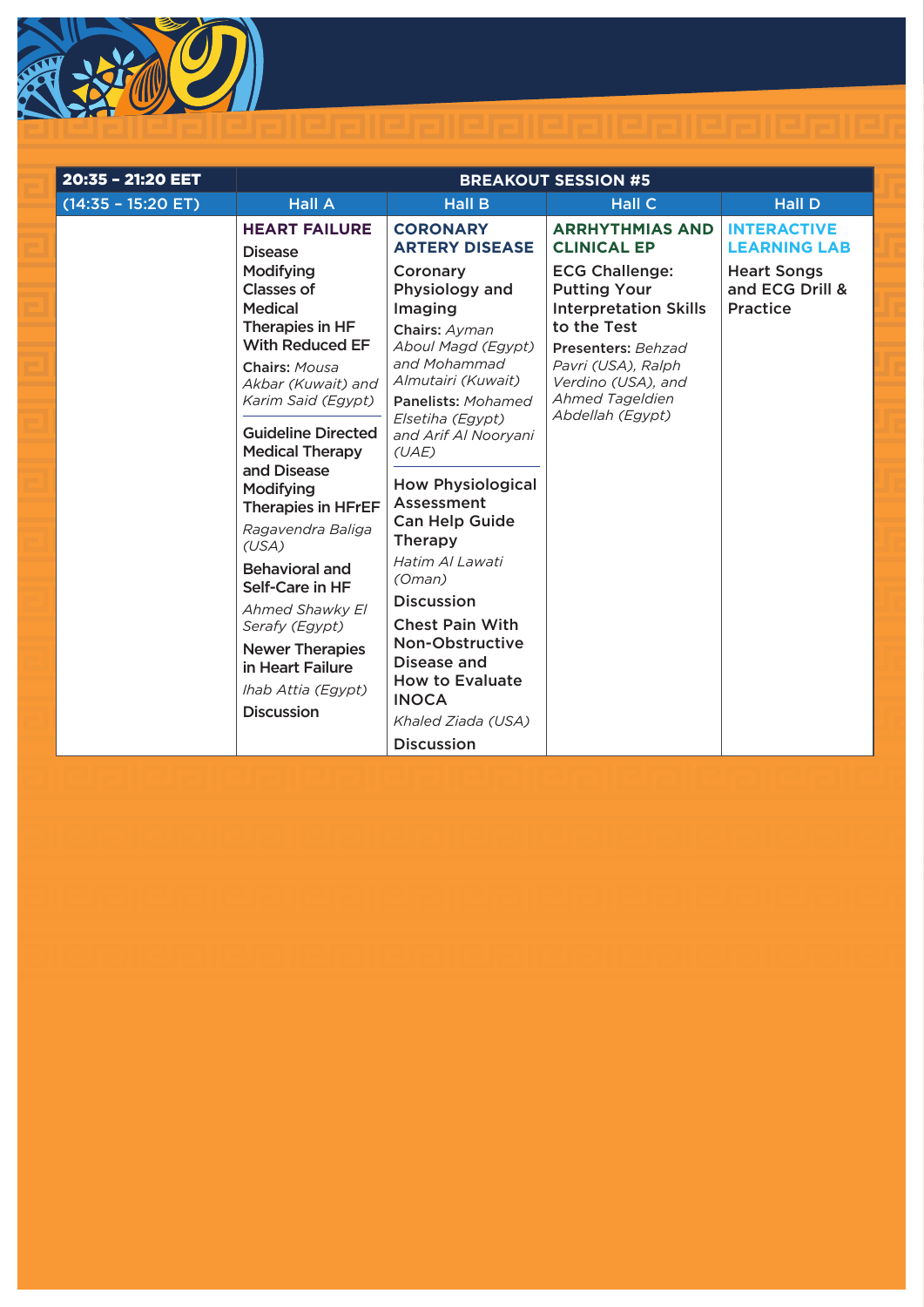

## **FRIDAY, OCTOBER 15**

| 13:00 - 13:45 EET     | <b>BREAKOUT SESSION #6</b>                                       |                                                                     |                                                                           |                                                          |
|-----------------------|------------------------------------------------------------------|---------------------------------------------------------------------|---------------------------------------------------------------------------|----------------------------------------------------------|
| $(07:00 - 07:45 E T)$ | <b>Hall A</b>                                                    | <b>Hall B</b>                                                       | <b>Hall C</b>                                                             | <b>Hall D</b>                                            |
|                       | <b>VALVULAR</b><br><b>HEART DISEASE</b>                          | <b>PREVENTION</b><br>Sleep Apnea:                                   | <b>CORONARY</b><br><b>ARTERY DISEASE</b>                                  | <b>INTERACTIVE</b><br><b>LEARNING LAB</b>                |
|                       | Highlights of<br>the 2020 ACC/<br><b>AHA Valvular</b>            | Risks, Diagnosis<br>and Treatment<br>Chairs: Virend                 | Antithrombotic<br><b>Controversies</b><br>and ACS                         | <b>Heart Songs</b><br>and ECG Drill &<br><b>Practice</b> |
|                       | <b>Heart Disease</b><br><b>Guidelines</b><br>Chairs: Heba Wassif | Somers (USA) and<br><b>Hesham Aboul Einen</b><br>(Egypt)            | Chairs: Partha Banerjee<br>(India), Amr Zaki<br>(Egypt), and Sherif       |                                                          |
|                       | (USA) and Ghassan<br>Kiwan (Lebanon)                             | <b>Case: Patient With</b><br>Sleep Apnea                            | Elbeltagui (Egypt)<br>Panelists: Adel El                                  |                                                          |
|                       | Panelists: Wael<br>Jaber (USA) and<br>Hala Mahfouz               | <b>Tamer Mostafa</b><br>(Egypt)                                     | Etriby (Egypt), Ziyad<br>Ghazzal (Lebanon),<br>and Khaled Ziada           |                                                          |
|                       | (Egypt)                                                          | Review of                                                           | (USA)                                                                     |                                                          |
|                       | Presenter: Robert<br>Bonow (USA)                                 | Cardiovascular<br><b>Risk Associated</b><br><b>With Sleep Apnea</b> | <b>Case: Patient With</b><br><b>AFIB and High</b><br><b>Bleeding Risk</b> |                                                          |
|                       |                                                                  | Mohamed Seleem<br>(Egypt)                                           | Abdulmajeed Alzubaidi<br>(UAE)                                            |                                                          |
|                       |                                                                  | <b>Diagnosis of Sleep</b>                                           | <b>Discussion</b>                                                         |                                                          |
|                       |                                                                  | Apnea<br>Kamal Mahmoud<br>(Egypt)                                   | <b>Case: Elderly Patient</b><br><b>With Advanced CKD</b>                  |                                                          |
|                       |                                                                  | <b>Treatment of</b>                                                 | Hosam Hasan (Egypt)                                                       |                                                          |
|                       |                                                                  | <b>Sleep Apnea</b>                                                  | <b>Discussion</b>                                                         |                                                          |
|                       |                                                                  | Atef Elbahry (Egypt)<br><b>Discussion</b>                           | <b>Case: Patient With</b><br><b>High Thrombus</b><br><b>Burden</b>        |                                                          |
|                       |                                                                  |                                                                     | Hany Ragy (Egypt)                                                         |                                                          |
|                       |                                                                  |                                                                     | <b>Discussion</b>                                                         |                                                          |

<u> | ealealealea | ealealea | e.</u>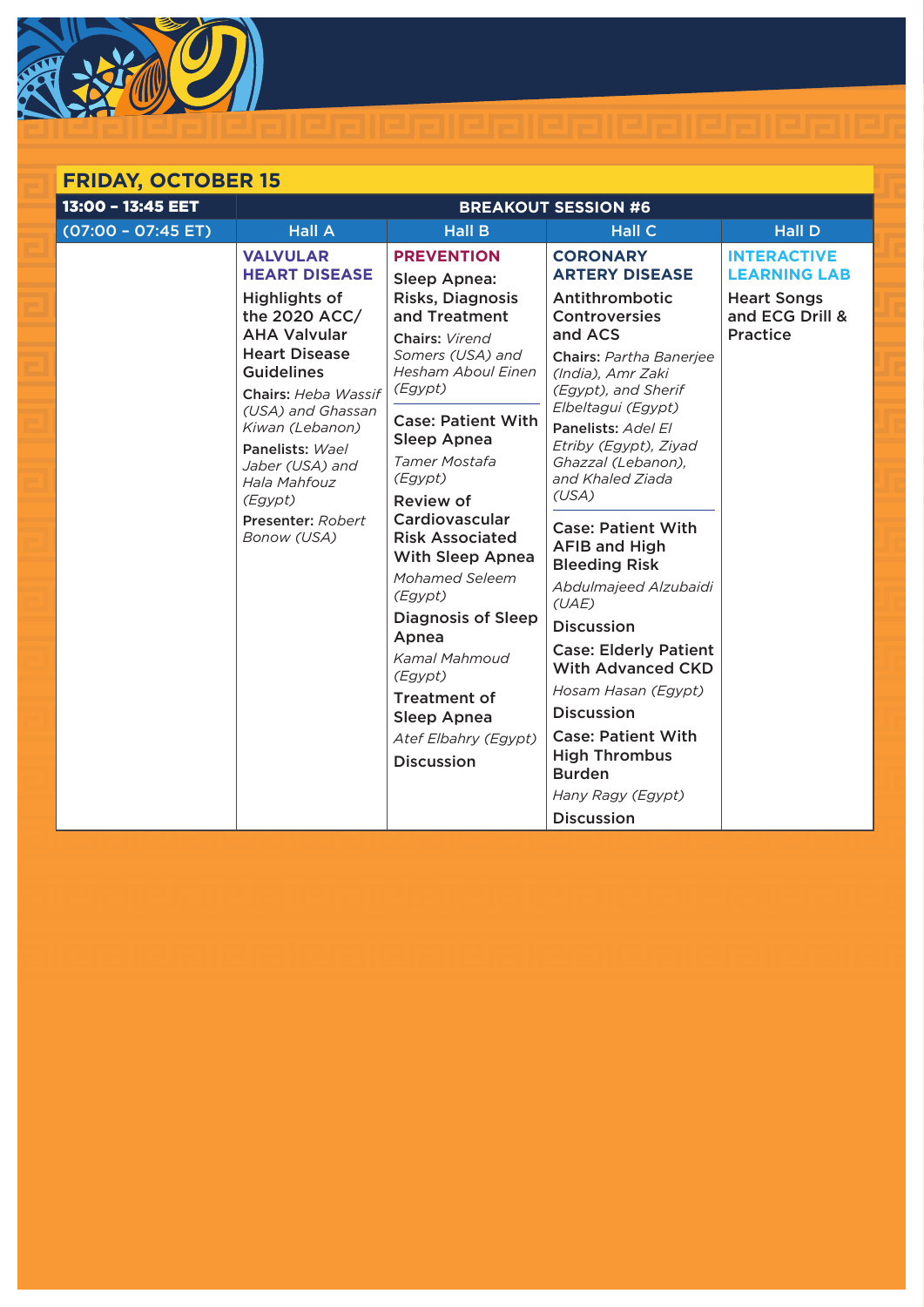

| 13:55 - 14:40 EET     |                                                                                                                                                                                                                                                                                                                                                                                                                                                                                                                                                                                                                                                                                                                        |                                                                                                                                                                                                                                                                                                                                                                                                                                                                                                            | <b>BREAKOUT SESSION #7</b>                                                                                                                                                                                                                                                                                                                                                                                                                                                                                                                                                                                                                               |                                                                                                       |
|-----------------------|------------------------------------------------------------------------------------------------------------------------------------------------------------------------------------------------------------------------------------------------------------------------------------------------------------------------------------------------------------------------------------------------------------------------------------------------------------------------------------------------------------------------------------------------------------------------------------------------------------------------------------------------------------------------------------------------------------------------|------------------------------------------------------------------------------------------------------------------------------------------------------------------------------------------------------------------------------------------------------------------------------------------------------------------------------------------------------------------------------------------------------------------------------------------------------------------------------------------------------------|----------------------------------------------------------------------------------------------------------------------------------------------------------------------------------------------------------------------------------------------------------------------------------------------------------------------------------------------------------------------------------------------------------------------------------------------------------------------------------------------------------------------------------------------------------------------------------------------------------------------------------------------------------|-------------------------------------------------------------------------------------------------------|
| $(07:55 - 08:40 ET)$  | <b>Hall A</b>                                                                                                                                                                                                                                                                                                                                                                                                                                                                                                                                                                                                                                                                                                          | <b>Hall B</b>                                                                                                                                                                                                                                                                                                                                                                                                                                                                                              | <b>Hall C</b>                                                                                                                                                                                                                                                                                                                                                                                                                                                                                                                                                                                                                                            | <b>Hall D</b>                                                                                         |
|                       | <b>PREVENTION</b><br>Guideline<br>Implementation<br>in Hypertensive<br><b>Patients</b><br>Chairs: Salim Virani<br>(USA), Ashraf<br>Reda (Egypt), and<br>Mohamed Sobhy<br>(Egypt)<br>Case: T2D<br>and High<br>Cardiovascular<br><b>Risk</b><br>Nooshin Bazargani<br>(UAE)<br><b>Hypertension and</b><br><b>Diabetes</b><br>Sameh Shaheen<br>(Egypt)<br><b>Discussion</b><br><b>Case: Chronic</b><br>Renal<br><b>Dysfunction</b><br>Mohamed Abdel<br>Ghany (Egypt)<br><b>Hypertension and</b><br><b>CKD</b><br>Magdy ElSharkawy<br>(Egypt)<br><b>Discussion</b><br><b>Case: Heart</b><br><b>Failure</b><br>Kareem Mahmoud<br>(Egypt)<br><b>Hypertension and</b><br><b>Heart Failure</b><br>Hesham Salah Eldin<br>(Egypt) | <b>HEART FAILURE</b><br><b>Challenging Heart</b><br><b>Failure Patients</b><br>Chairs: Feras Bader<br>(UAE) and Magdy<br>Abdelhamid (Egypt)<br>Panelist: Haroon<br>Aziz Khan Babar<br>(Pakistan)<br>Debate: ICD in<br><b>Heart Failure</b><br><b>Patient: To Early</b><br><b>Implant or Not?</b><br>Gurusher Panjrath<br>(USA) and Sherif<br>Wagdy Ayad (Egypt)<br><b>Discussion</b><br>Management of<br><b>Heart Failure in</b><br><b>CKD Patients</b><br>Ragavendra Baliga<br>(USA)<br><b>Discussion</b> | <b>VALVULAR HEART</b><br><b>DISEASE</b><br><b>Aortic Stenosis in</b><br>2021: Options For<br>Management<br>Chairs: Michael<br>Reardon (USA) and<br>Khaled Shokry (Egypt)<br>Panelists: Mohammed<br>Balghith (Saudi Arabia)<br>and Gamal Sami<br>(Egypt)<br><b>Case: Patient With</b><br><b>Low STS Score</b><br>Ahmad El Sayed<br>Yousef (Egypt)<br><b>Discussion</b><br><b>Case: Patient With</b><br>Low Flow, Low<br><b>Gradient</b><br><b>Ahmed ElGuindy</b><br>(Egypt)<br><b>Discussion</b><br><b>Case: Patient With</b><br><b>Bicuspid Aortic</b><br>Valve, Is TAVR<br><b>Ready to Tackle</b><br>This?<br>Yasser Sadek (Egypt)<br><b>Discussion</b> | <b>INTERACTIVE</b><br><b>LEARNING LAB</b><br><b>Heart Songs</b><br>and ECG Drill &<br><b>Practice</b> |
|                       | <b>Discussion</b>                                                                                                                                                                                                                                                                                                                                                                                                                                                                                                                                                                                                                                                                                                      |                                                                                                                                                                                                                                                                                                                                                                                                                                                                                                            |                                                                                                                                                                                                                                                                                                                                                                                                                                                                                                                                                                                                                                                          |                                                                                                       |
| 14:40 - 15:00 EET     | <b>Expo Break</b>                                                                                                                                                                                                                                                                                                                                                                                                                                                                                                                                                                                                                                                                                                      |                                                                                                                                                                                                                                                                                                                                                                                                                                                                                                            |                                                                                                                                                                                                                                                                                                                                                                                                                                                                                                                                                                                                                                                          |                                                                                                       |
| $(08:40 - 09:00 E)$   |                                                                                                                                                                                                                                                                                                                                                                                                                                                                                                                                                                                                                                                                                                                        |                                                                                                                                                                                                                                                                                                                                                                                                                                                                                                            |                                                                                                                                                                                                                                                                                                                                                                                                                                                                                                                                                                                                                                                          |                                                                                                       |
| 15:00 - 15:45 EET     |                                                                                                                                                                                                                                                                                                                                                                                                                                                                                                                                                                                                                                                                                                                        | <b>PLENARY #3</b>                                                                                                                                                                                                                                                                                                                                                                                                                                                                                          |                                                                                                                                                                                                                                                                                                                                                                                                                                                                                                                                                                                                                                                          |                                                                                                       |
| $(09:00 - 09:45 E T)$ | <b>Hall A</b>                                                                                                                                                                                                                                                                                                                                                                                                                                                                                                                                                                                                                                                                                                          |                                                                                                                                                                                                                                                                                                                                                                                                                                                                                                            |                                                                                                                                                                                                                                                                                                                                                                                                                                                                                                                                                                                                                                                          |                                                                                                       |
|                       | <b>PLENARY</b>                                                                                                                                                                                                                                                                                                                                                                                                                                                                                                                                                                                                                                                                                                         |                                                                                                                                                                                                                                                                                                                                                                                                                                                                                                            |                                                                                                                                                                                                                                                                                                                                                                                                                                                                                                                                                                                                                                                          |                                                                                                       |
|                       | <b>Recent Advances in Antiplatelet Therapy</b>                                                                                                                                                                                                                                                                                                                                                                                                                                                                                                                                                                                                                                                                         |                                                                                                                                                                                                                                                                                                                                                                                                                                                                                                            |                                                                                                                                                                                                                                                                                                                                                                                                                                                                                                                                                                                                                                                          |                                                                                                       |
|                       |                                                                                                                                                                                                                                                                                                                                                                                                                                                                                                                                                                                                                                                                                                                        |                                                                                                                                                                                                                                                                                                                                                                                                                                                                                                            | Chairs: Khaled Ziada (USA), Mohamed Sobhy (Egypt), and Tarek Helmy (USA)                                                                                                                                                                                                                                                                                                                                                                                                                                                                                                                                                                                 |                                                                                                       |
|                       | Presenter: Dominick Angiolillo (USA)                                                                                                                                                                                                                                                                                                                                                                                                                                                                                                                                                                                                                                                                                   |                                                                                                                                                                                                                                                                                                                                                                                                                                                                                                            |                                                                                                                                                                                                                                                                                                                                                                                                                                                                                                                                                                                                                                                          |                                                                                                       |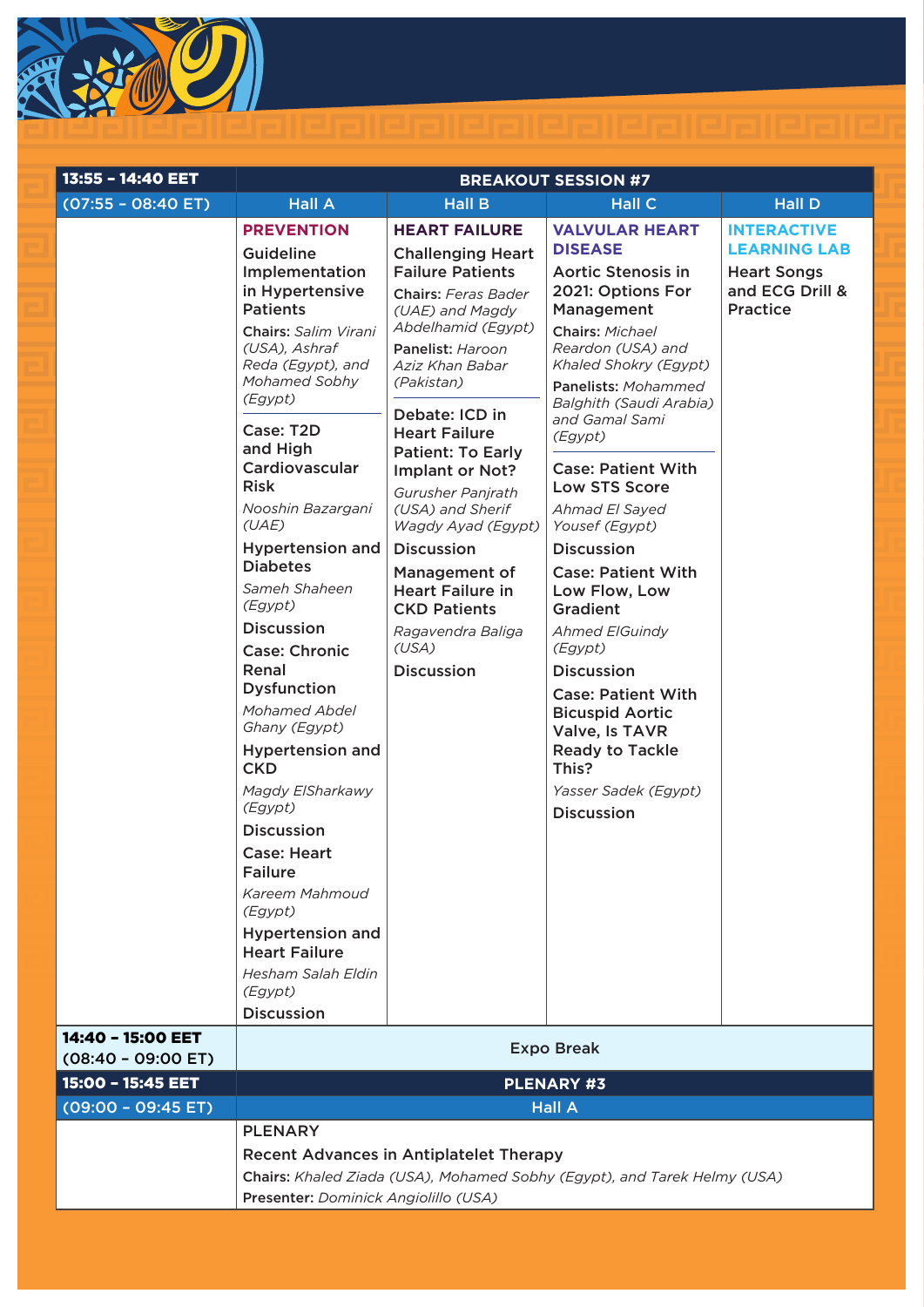

| 15:55 - 16:55 EET                         | <b>Hall A</b>                                                                                                                                                                                                                                                                                                                                                                                                                                                                                                                                              |                                                                                                                                                                                                                                                                                                                                                                                        |                                                                                                                                                                                                                                                                            | <b>Hall B</b>                                                                   |  |
|-------------------------------------------|------------------------------------------------------------------------------------------------------------------------------------------------------------------------------------------------------------------------------------------------------------------------------------------------------------------------------------------------------------------------------------------------------------------------------------------------------------------------------------------------------------------------------------------------------------|----------------------------------------------------------------------------------------------------------------------------------------------------------------------------------------------------------------------------------------------------------------------------------------------------------------------------------------------------------------------------------------|----------------------------------------------------------------------------------------------------------------------------------------------------------------------------------------------------------------------------------------------------------------------------|---------------------------------------------------------------------------------|--|
| $(09:55 - 10:55 ET)$                      | <b>Sponsored Lunch Symposium</b><br><b>Sponsored Lunch Symposium</b>                                                                                                                                                                                                                                                                                                                                                                                                                                                                                       |                                                                                                                                                                                                                                                                                                                                                                                        |                                                                                                                                                                                                                                                                            |                                                                                 |  |
| 17:10 - 17:55 EET                         | <b>PLENARY #4</b>                                                                                                                                                                                                                                                                                                                                                                                                                                                                                                                                          |                                                                                                                                                                                                                                                                                                                                                                                        |                                                                                                                                                                                                                                                                            |                                                                                 |  |
| $(11:10 - 11:55 ET)$                      |                                                                                                                                                                                                                                                                                                                                                                                                                                                                                                                                                            |                                                                                                                                                                                                                                                                                                                                                                                        | <b>Hall A</b>                                                                                                                                                                                                                                                              |                                                                                 |  |
| 18:05 - 18:50 EET<br>$(12:05 - 12:50 ET)$ | <b>PLENARY</b><br><b>Advances in Cardiovascular Imaging</b><br>Chairs: Wael Jaber (USA) and Islam Shawky (Egypt)<br>Presenter: Mouaz Al-Mallah (USA)<br><b>BREAKOUT SESSION #8</b><br><b>Hall A</b><br><b>Hall C</b><br><b>Hall D</b><br><b>Hall B</b>                                                                                                                                                                                                                                                                                                     |                                                                                                                                                                                                                                                                                                                                                                                        |                                                                                                                                                                                                                                                                            |                                                                                 |  |
|                                           | <b>VALVULAR</b>                                                                                                                                                                                                                                                                                                                                                                                                                                                                                                                                            | <b>PREVENTION</b>                                                                                                                                                                                                                                                                                                                                                                      | <b>IMAGING</b>                                                                                                                                                                                                                                                             | <b>INTERACTIVE</b>                                                              |  |
|                                           | <b>HEART DISEASE</b><br><b>Functional Mitral</b><br>Regurgitation:<br>To Clip or Not to<br>Clip, That Is the<br>Question<br>Chairs: Khalid Al<br>Faraidy (Saudi<br>Arabia) and<br>Georges Ghanem<br>(Lebanon)<br>Panelists: Fawaz<br>Almutairi (Saudi<br>Arabia) and Ayman<br>Ammar (Egypt)<br>Definition of MR<br><b>Awad Mohamed</b><br>(Sudan)<br><b>Case: Patient</b><br><b>With Functional</b><br><b>MR</b><br>Tarek Kafafy<br>(Egypt)<br>Debate: To Clip<br>or Not to Clip<br>Michael Rinaldi<br>(USA) and Heba<br>Wassif (USA)<br><b>Discussion</b> | <b>Risk Factor</b><br><b>Modification</b><br>in Cardiology:<br><b>Smoking, Obesity</b><br>and Nutrition<br><b>Chairs: Bassem Zarif</b><br>(Egypt) and Sharaf<br>El Din Shazly (Egypt)<br>Smoking<br>Cessation<br>Blair Erb (USA)<br>Obesity and<br>Cardiovascular<br><b>Risk</b><br>Gamela Nasr (Egypt)<br><b>Preventative Diets</b><br>Tarek Elzawawy<br>(Egypt)<br><b>Discussion</b> | <b>Rapid Fire</b><br>Imaging and Echo<br>Interpretation<br>Chairs: Mahmoud<br>Hassanein (Egypt),<br>Mohamed Ayman<br>Abdel-Hay (Egypt),<br>and Vincent Sorrell<br>(USA)<br>Presenters: Mouaz<br>Al-Mallah (USA), Eman<br>Elsharkawy (Egypt),<br>and Saad Subahi<br>(Sudan) | <b>LEARNING LAB</b><br><b>Heart Songs</b><br>and ECG Drill &<br><b>Practice</b> |  |
| 18:50 - 19:10 EET                         |                                                                                                                                                                                                                                                                                                                                                                                                                                                                                                                                                            |                                                                                                                                                                                                                                                                                                                                                                                        |                                                                                                                                                                                                                                                                            |                                                                                 |  |
| $(12:50 - 13:10$ ET)                      |                                                                                                                                                                                                                                                                                                                                                                                                                                                                                                                                                            |                                                                                                                                                                                                                                                                                                                                                                                        | <b>Expo Break</b>                                                                                                                                                                                                                                                          |                                                                                 |  |
| 19:10 - 19:40 EET                         |                                                                                                                                                                                                                                                                                                                                                                                                                                                                                                                                                            | <b>Hall A</b>                                                                                                                                                                                                                                                                                                                                                                          | <b>Hall B</b>                                                                                                                                                                                                                                                              |                                                                                 |  |
| $(13:10 - 13:40$ ET)                      | <b>Sponsored Symposium</b>                                                                                                                                                                                                                                                                                                                                                                                                                                                                                                                                 |                                                                                                                                                                                                                                                                                                                                                                                        | <b>Sponsored Symposium</b>                                                                                                                                                                                                                                                 |                                                                                 |  |